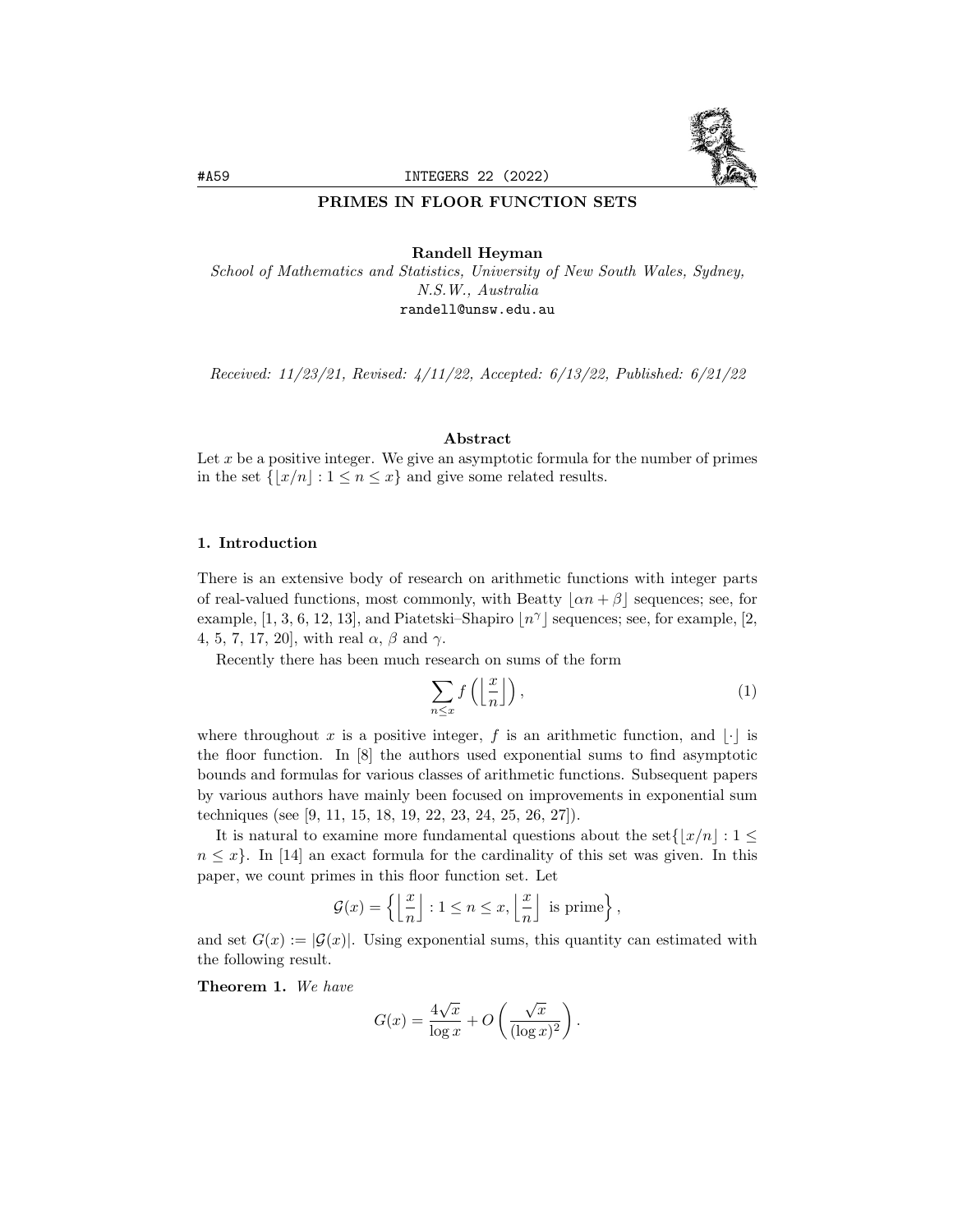The OEIS sequence A068050 attributes to Adams-Watters the statement that for p prime not equal to 3 we have  $G(p) = G(p-1) + 1$ . We prove the following result.

**Theorem 2.** For any prime x not equal to 3 we have  $G(x) = G(x - 1) + 1$ .

It is possible to link up  $G(x)$  and  $G(x - 1)$  for some other classes of x. An example is the following result.

**Theorem 3.** Let  $x = pq$  with p, q odd primes, not necessarily distinct. Then

$$
G(x) = G(x - 1) + 1.
$$

These relationships between  $G(x)$  and  $G(x-1)$  may generalize, but with considerable difficulties. For example, based on a somewhat limited investigation using Maple, we have the following result.

**Conjecture 1.** Suppose  $x = p_1p_2p_3$  with  $2 < p_1 < p_2 < p_3$ . Then

$$
G(x) = \begin{cases} G(x-1) & \text{if } p_1p_2 > p_3, \\ G(x-1)+1 & \text{if } p_1p_2 < p_3. \end{cases}
$$

Let  $\mathbb{N} = \{1, 2, \dots\}$ . We can also examine the cardinality of the set

$$
\mathcal{F}(x) := \left\{ n : \left\lfloor \frac{x}{n} \right\rfloor \text{ is prime} \right\}.
$$

This might more naturally be thought of as the cardinality of the subsequence  $(\mathcal{F}_{n_k})$ created from the sequence  $(\mathcal{F}_n)_{\substack{n \leq x, \\ n \in \mathbb{N}}}$ ,  $\mathcal{F}_n = \lfloor x/n \rfloor$ , where you retain n for which  $\mathcal{F}_n$ is prime and remove n for which  $\mathcal{F}_n$  is not prime. For example, we have

$$
\mathcal{F}(10) = \{2, 3, 4, 5\},\
$$

whereas it is more natural to think of the sequence (for  $x = 10$ )

$$
(\mathcal{F}_{n_k})=5,3,2,2.
$$

Of course, the cardinalities are the same. The cardinality of  $\mathcal{F}(x)$  (or of  $(\mathcal{F}_{n_k})$ ) can be obtained by substituting  $f(m) = \mathbf{1}_{\mathbb{P}}(m)$  into Equation (1) and using a recent result from Zhai [25]. As is usual,  $\mathbf{1}_{\mathbb{P}}(m) = 1$  if m is prime and 0 otherwise. We obtain the following result.

**Theorem 4.** Let  $F(x) := |\mathcal{F}(x)|$ . Then

$$
F(x) = \mathcal{P}x + O\left(x^{1/2}\right),\,
$$

where

$$
\mathcal{P} = \sum_{n=1}^{\infty} \frac{\mathbf{1}_{\mathbb{P}}(n)}{n(n+1)} = \sum_{p} \frac{1}{p(p+1)} \approx 0.330230.
$$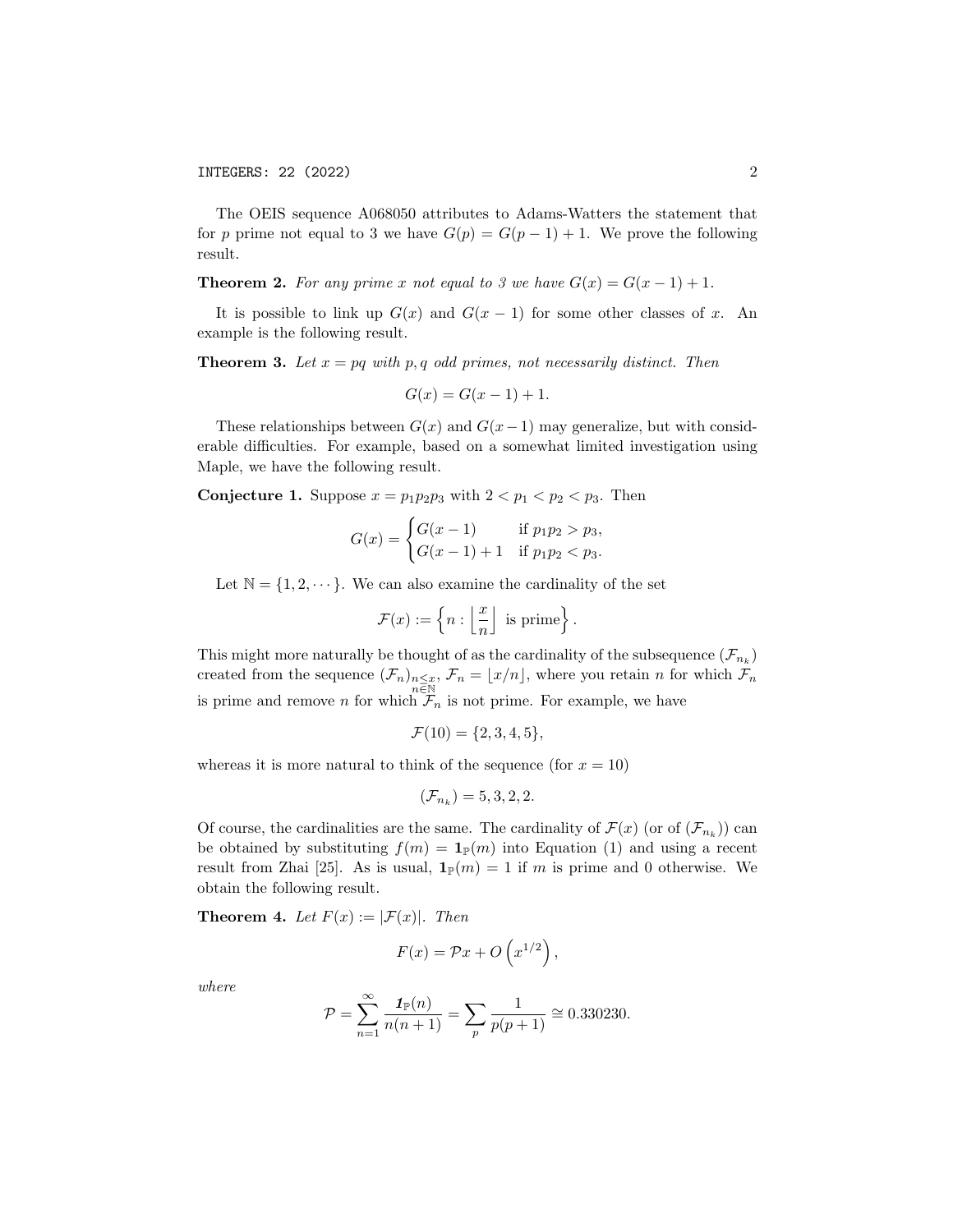We can use an alternate elementary approach, without exponential sums, to arrive at a result with a slightly better lower bound. Specifically, we have the following result.

**Theorem 5.** There exists calculable constants  $A_1$  and  $A_2$  such that for all x,

$$
\mathcal{P}x - \frac{A_1\sqrt{x}}{\log x} \le F(x) \le \mathcal{P}x + A_2\sqrt{x}.
$$

The methodology of Theorem 4 can be utilised for all indicator functions since these functions are all bounded by 1. For example, we state, but do not prove, the following result.

# Theorem 6. We have

$$
\left\{ n : \left\lfloor \frac{x}{n} \right\rfloor \text{ is a prime power} \right\} = \mathcal{D}x + O\left(x^{1/2}\right)
$$

,

where

$$
\mathcal{D} = \sum_{n=p^k} \frac{1}{n(n+1)} \cong 0.41382.
$$

Throughout we use  $p$ , with or without subscript, to denote a prime number. The notation  $f(x) = O(g(x))$  or  $f(x) \ll g(x)$  is equivalent to the assertion that there exists a constant  $c > 0$  such that  $|f(x)| \le c|g(x)|$  for all x. As is usual, we denote by  $\Lambda$  the von Mangoldt function.

#### 2. Proof of Theorem 1

We have

$$
G(x) = \left| \left\{ \text{prime } p = \left\lfloor \frac{x}{n} \right\rfloor \text{ for some } 1 \le n \le x \right\} \right|.
$$

If  $\left\lfloor \frac{x}{n} \right\rfloor = p$  then

$$
\frac{x}{p+1} < n \leq \frac{x}{p}
$$

and such an *n* will exist if and only if  $\left|\frac{x}{p}\right| - \left|\frac{x}{p+1}\right| > 0$ . So

$$
G(x) = \sum_{p \le x} \delta\left(\left\lfloor \frac{x}{p} \right\rfloor - \left\lfloor \frac{x}{p+1} \right\rfloor > 0\right),\,
$$

where

$$
\delta_p = \begin{cases} 1 \text{ if } \left\lfloor \frac{x}{p} \right\rfloor - \left\lfloor \frac{x}{p+1} \right\rfloor > 0, \\ 0 \text{ otherwise.} \end{cases}
$$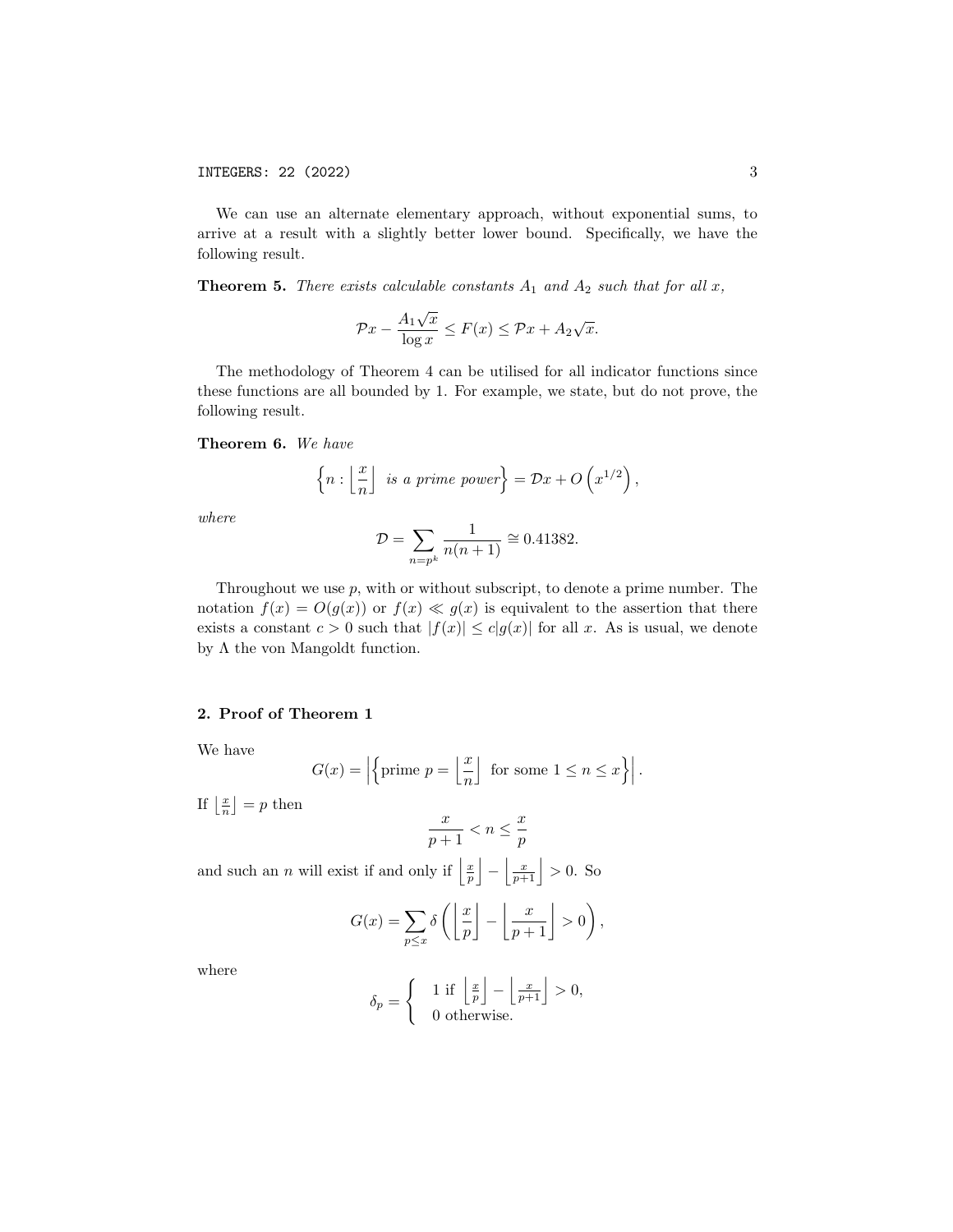Let

$$
G(x) = G_1(x) + G_2(x) + G_3(x) + G_4(x),
$$
\n(2)

where

$$
G_1 = \sum_{p < b} \delta_p, \ G_2 = \sum_{b \le p \le \sqrt{x}} \delta_p, \ G_3 = \sum_{\sqrt{x} < p \le x^{34/67}} \delta_p, \ G_4 = \sum_{x^{34/67} < p \le x} \delta_p,
$$

and

$$
b = \frac{\sqrt{4x+1} - 1}{2} = \sqrt{x} + O(1).
$$

For  $G_1(x)$  the condition is always satisfied, since for  $p < b$  we have

$$
\left\lfloor \frac{x}{p} \right\rfloor - \left\lfloor \frac{x}{p+1} \right\rfloor > \frac{x}{p} - \frac{x}{p+1} - 1 = \frac{x}{p(p+1)} - 1 > 0.
$$

So

$$
G_1(x) = \sum_{p < b} 1 = \pi(\sqrt{x}) + O(1) = \frac{2\sqrt{x}}{\log x} + O\left(\frac{\sqrt{x}}{(\log x)^2}\right). \tag{3}
$$

Trivially, we have that

$$
G_2(x) = O(1). \tag{4}
$$

Next, we estimate  $G_4(x)$ . If  $p > x^{34/67}$  then  $p = \lfloor \frac{x}{n} \rfloor$  for some  $n \leq x^{33/67}$ . Since there can be at most  $x^{33/67}$  values for *n* we have

$$
G_4(x) = O\left(x^{33/67}\right). \tag{5}
$$

For  $G_3(x)$  (and  $G_4(x)$ ) p is large enough that  $\left|\frac{x}{p}\right| - \left|\frac{x}{p+1}\right|$  can equal only 0 or 1. So

$$
G_3(x) = \sum_{\sqrt{x} < p \leq x^{34/67}} \delta\left(\left\lfloor \frac{x}{p} \right\rfloor - \left\lfloor \frac{x}{p+1} \right\rfloor > 0\right) = \sum_{\sqrt{x} < p \leq x^{34/67}} \left(\left\lfloor \frac{x}{p} \right\rfloor - \left\lfloor \frac{x}{p+1} \right\rfloor\right).
$$

Then, using  $\psi(x) = x - \lfloor x \rfloor - \frac{1}{2}$ ,

$$
G_3(x) = x \sum_{\sqrt{x} < p \leq x^{34/67}} \frac{1}{p(p+1)} + \sum_{\sqrt{x} < p \leq x^{34/67}} \left( \psi \left( \frac{x}{p+1} \right) - \psi \left( \frac{x}{p} \right) \right). \tag{6}
$$

Using Riemann-Stieltjes integration and the Prime Number Theorem we have, for the first sum,

$$
x \sum_{\sqrt{x} < p \le x^{34/67}} \frac{1}{p(p+1)} = x \int_{\sqrt{x}}^{x^{34/67}} \frac{1}{n(n+1)} d(\pi(n))
$$
\n
$$
= \frac{2\sqrt{x}}{\log x} + O\left(\frac{\sqrt{x}}{(\log x)^2}\right). \tag{7}
$$

For the second sum of  $G_3(x)$  we will use the following result([10, Theorem 6.25]).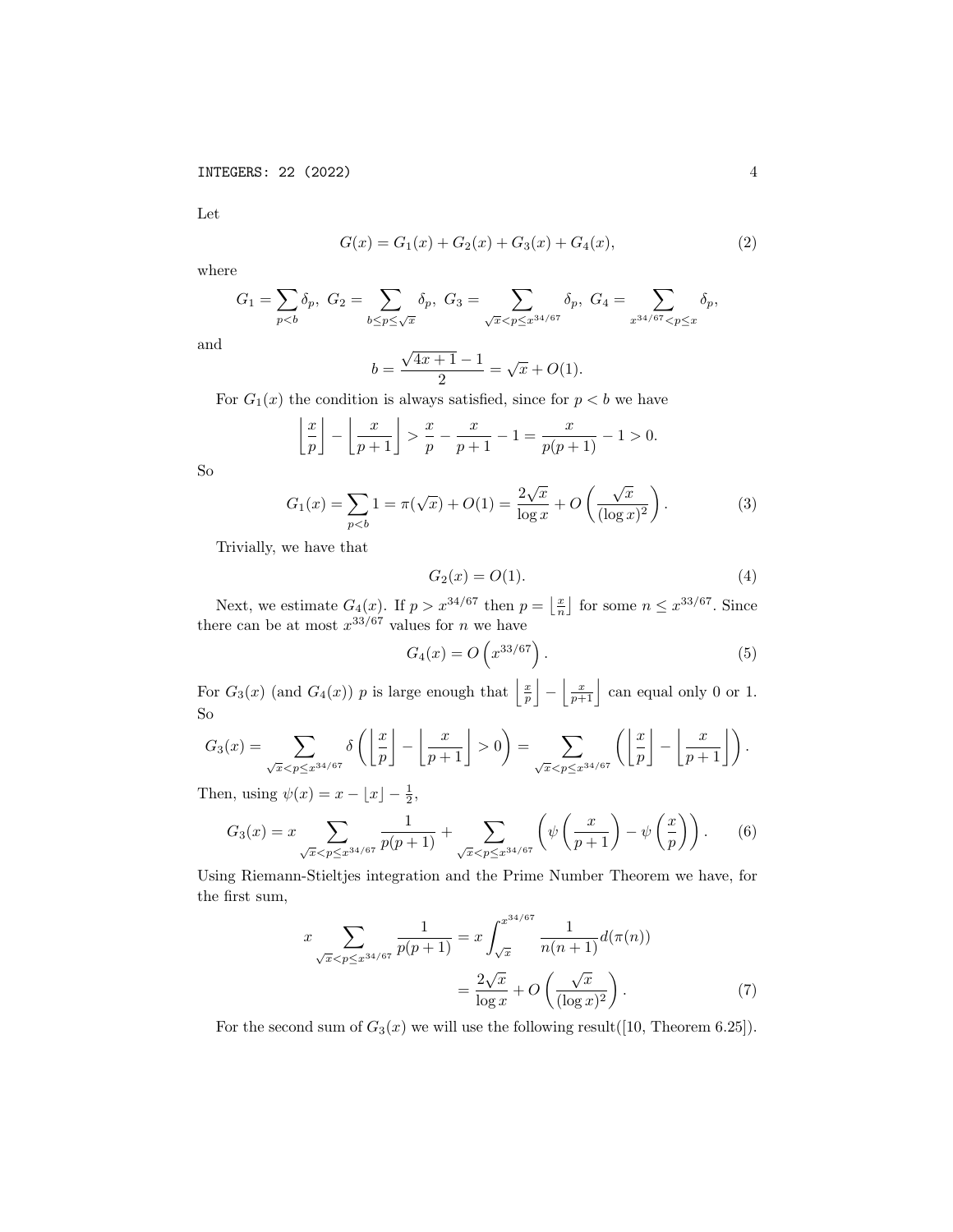INTEGERS: 22 (2022) 5

**Lemma 1.** Let  $\delta \in [0,1], x \ge 1$  be a large real number and R,  $R_1$  be positive integers such that  $1 \leq R \leq R_1 \leq 2R \leq x^{2/3}$ . Then, for all  $\epsilon \in (0, \frac{1}{2}]$ ,

$$
x^{-\epsilon} \sum_{R \le n \le R_1} \Lambda(n) \psi\left(\frac{x}{n+\delta}\right) \ll \left(x^2 R^{33}\right)^{1/38} + \left(x^2 R^{19}\right)^{1/24} \left(x^3 R^2\right)^{1/9} + \left(x^3 R^{-1}\right)^{1/6} + R^{5/6}.
$$

Returning to the second sum of  $G_3(x)$  and using the Lemma we have

$$
\sum_{\sqrt{x} < p \le x^{34/67}} \left( \psi \left( \frac{x}{p+1} \right) - \psi \left( \frac{x}{p} \right) \right) \le \left| \sum_{\sqrt{x} < p \le x^{34/67}} \psi \left( \frac{x}{p+1} \right) \right| + \left| \sum_{\sqrt{x} < p \le x^{34/67}} \psi \left( \frac{x}{p} \right) \right|
$$

We now bound the sum involving  $\psi(\frac{x}{p})$ . The calculations for the sum involving  $\psi(\frac{x}{p+1})$  is virtually identical. Let  $m \sim N$  denote the inequalities  $N < m \leq 2N$ . We have

$$
\sum_{\sqrt{x} < p \le x^{34/67}} \psi\left(\frac{x}{p}\right) \ll \max_{\sqrt{x} < N \le x^{34/67}} \left| \sum_{p \sim N} \psi\left(\frac{x}{p}\right) \right| \log x.
$$

Next, using Abel summation,

$$
\left| \sum_{p \sim N} \psi\left(\frac{x}{p}\right) \right| = \left| \sum_{p \sim N} \left( \frac{1}{\log p} \times \psi\left(\frac{x}{p} \log p\right) \right) \right|
$$
  

$$
\leq \frac{2}{\log N} \max_{N \leq N_2 \leq N_1} \left| \sum_{N < p \leq N_2} \psi\left(\frac{x}{p}\right) \log p + \mathbf{1}_p(N) \psi\left(\frac{x}{N} \log N\right) \right|
$$
  

$$
\leq \frac{2}{\log N} \max_{N \leq N_2 \leq N_1} \left\{ \left| \sum_{N < n \leq N_2} \Lambda(n) \psi\left(\frac{x}{n}\right) \right| + |R(N)| + \log N \right\},
$$

where

$$
|R(N)| \leq \left(\left(\sum_{\sqrt{N} < p \leq \sqrt{N_2}} \log p \right)\left(\sum_{2 \leq a \leq \frac{\log N_2}{\log p}} 1\right)\right) < 2\sqrt{N}.
$$

Using Lemma 1 with  $N_1 = N_2 = x^{34/67}$  and  $N = \sqrt{x}$  we obtain

$$
\sum_{\sqrt{x}< p\leq x^{34/67}} \psi\left(\frac{x}{p}\right) \ll x^{\frac{1256}{2546}+\epsilon}.\tag{8}
$$

.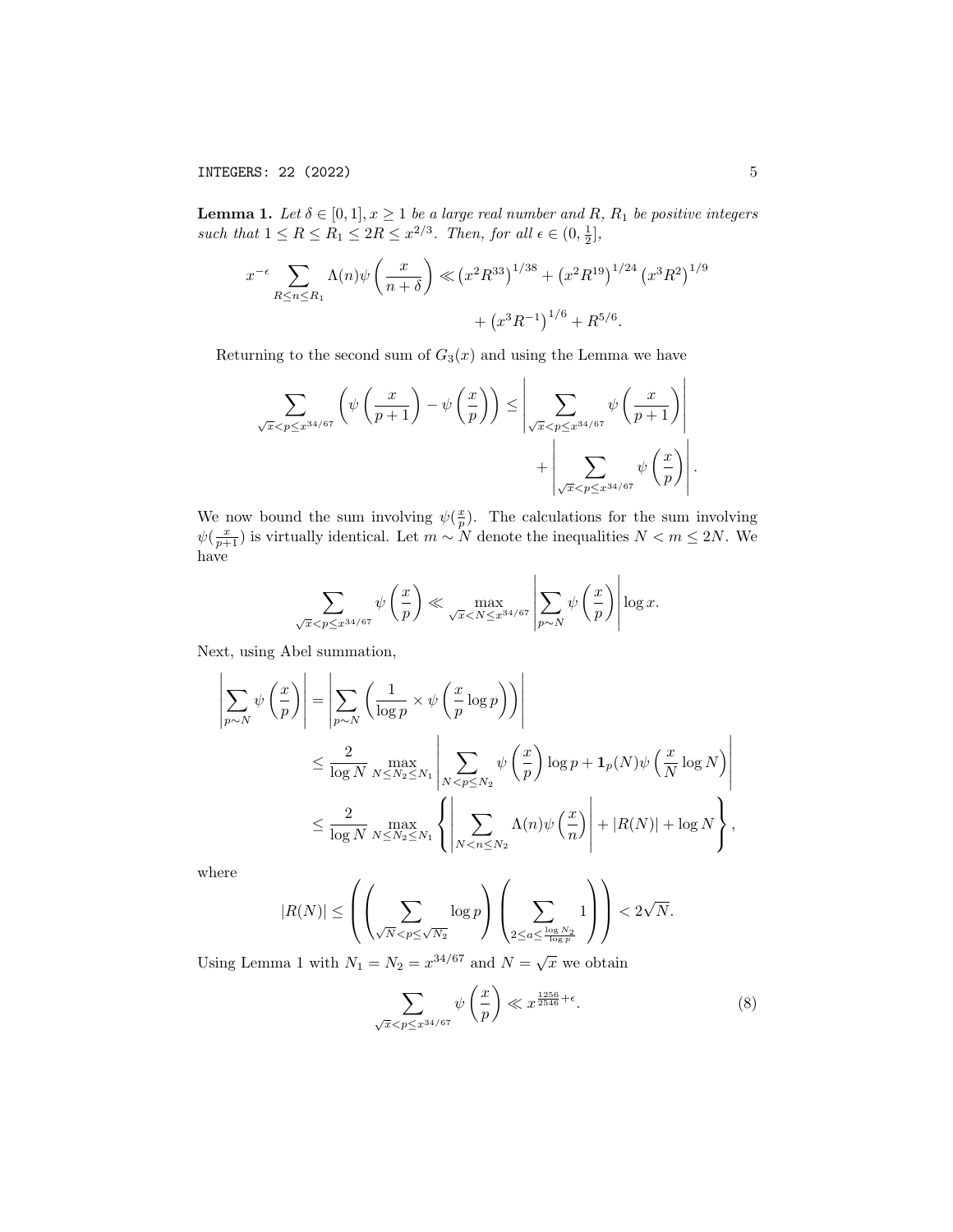INTEGERS: 22 (2022) 6

Substituting Equations (7) and (8) into Equation (6) and we see that

$$
G_3(x) = \frac{2\sqrt{x}}{\log x} + \left(\frac{\sqrt{x}}{(\log x)^2}\right),
$$

and substituting this equation and Equations  $(3)$ ,  $(4)$  and  $(5)$  into Equation  $(2)$ completes the proof.

# 3. Proof of Theorem 2

Fix a prime x not equal to 3. Suppose further that  $p \in G(x)$  but  $p \neq x$ . So for some n we have  $|x/n| = p$ . As x is a prime we have  $x = np + u$  where  $1 \le u \le n - 1$ . So  $x - 1 = np + u - 1$  from which

$$
\left\lfloor \frac{x-1}{n} \right\rfloor = \left\lfloor \frac{np+u-1}{n} \right\rfloor = \left\lfloor p + \frac{u-1}{n} \right\rfloor = p.
$$

Thus  $p \in G(x-1)$ .

Conversely, suppose  $p \in G(x-1)$ . So  $|(x-1)/n| = p$  for some n. So  $x - 1 =$  $np + u$  where  $0 \le u \le n - 1$ . But  $u \ne n - 1$ , for then  $x = np + n = n(p + 1)$ , which contradicts the supposition that x is prime. Thus  $x-1 = np+u$  with  $0 \le u \le n-2$ , and then

$$
\left\lfloor \frac{x}{n} \right\rfloor = \left\lfloor \frac{np + u + 1}{n} \right\rfloor = \left\lfloor p + \frac{u + 1}{n} \right\rfloor = p.
$$

Therefore  $p \in G(x)$ .

We conclude that there is a one-to-one correspondence between an  $p \neq x \in G(x)$ and  $p \neq x \in G(x-1)$ . Noting that we have  $x \in G(x)$  but  $x \notin G(x-1)$  concludes the proof.

### 4. Proof of Theorem 3

We have  $x = pq$  with  $p, q$  odd primes, not necessarily distinct. Without loss of generality assume  $p \leq q$ .

Case 1: Suppose that  $r \in G(x)$  with  $r \neq p, q$ . So  $x = nr + u$  with  $0 \leq u \leq n - 1$ . But if  $u = 0$  then  $x = nr$  which is impossible since  $r \neq p, q$ . So  $1 \leq u \leq n-1$  and thus

$$
\left\lfloor \frac{x-1}{n} \right\rfloor = \left\lfloor \frac{nr+u-1}{n} \right\rfloor = \left\lfloor r + \frac{u-1}{n} \right\rfloor = r.
$$

So  $r \in G(x)$ . Conversely, suppose  $r \in G(x-1)$ . So  $x-1 = nr+u$  with  $0 \le u \le n-1$ . But if  $u = n - 1$  then  $x = nr + n - 1 + 1 = (n + 1)r$  which is again impossible since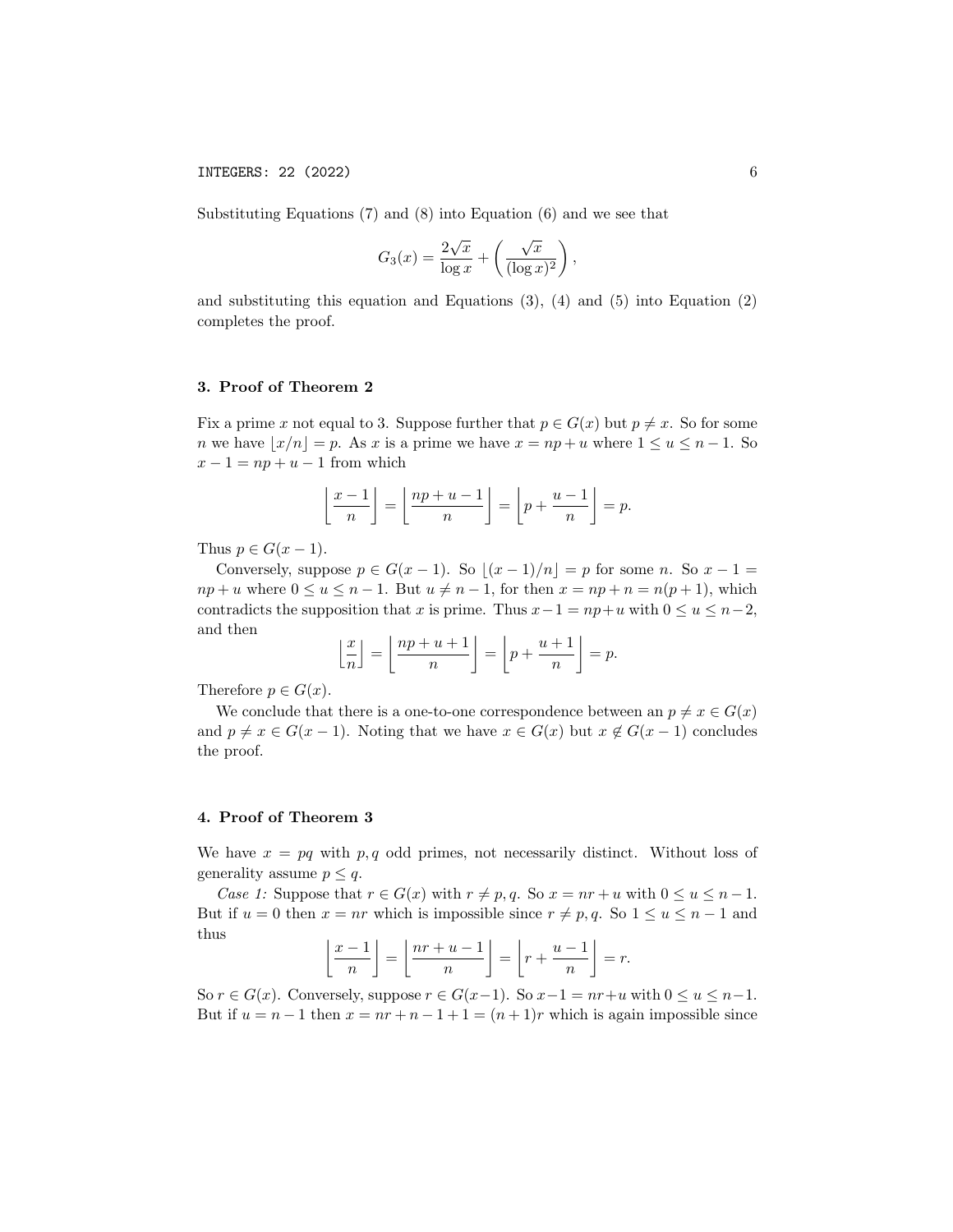$r \neq p, q$ . So  $0 \leq u \leq n-2$  and then

$$
\left\lfloor \frac{x}{n} \right\rfloor = \left\lfloor \frac{nr + u + 1}{n} \right\rfloor = \left\lfloor r + \frac{u + 1}{n} \right\rfloor = r.
$$

So  $r \in G(x-1)$ .

Case 2: Suppose that  $r \in G(x)$  with  $r = p = q$ . Since  $r = |x/r|$  we have  $r \in G(x)$ . But

$$
\left\lfloor \frac{x-1}{r} \right\rfloor = \left\lfloor r - \frac{1}{r} \right\rfloor = r - 1
$$

and

$$
\left\lfloor \frac{x-1}{r-1} \right\rfloor = \left\lfloor \frac{r^2-1}{r-1} \right\rfloor = r+1.
$$

So  $r \notin G(x-1)$ .

Case 3: Suppose that  $r \in G(x)$  with  $r = p \neq q$  or  $r = q \neq p$ . Recall that  $p \leq q$ . It is clear that  $p \in G(x)$  and  $q \in G(x)$ . Then

$$
\left\lfloor \frac{x-1}{q-1} \right\rfloor = \left\lfloor \frac{pq-1}{q-1} \right\rfloor = \left\lfloor p + \frac{p-1}{q-1} \right\rfloor = p,
$$

so  $p \in G(x-1)$ . But

$$
\left\lfloor \frac{x-1}{p} \right\rfloor = \left\lfloor \frac{pq-1}{p} \right\rfloor = \left\lfloor q - \frac{1}{p} \right\rfloor = q - 1,
$$

and

$$
\left\lfloor \frac{x-1}{p-1} \right\rfloor = \left\lfloor \frac{pq-1}{p-1} \right\rfloor = \left\lfloor q + \frac{q-1}{p-1} \right\rfloor > q.
$$

So  $q \notin G(x-1)$ .

Reviewing the three cases, we see that  $\mathcal{G}(x) = \mathcal{G}(x-1) + 1$ , which proves the theorem.

# 5. Proof of Theorem 4

We have

$$
F(x) = \sum_{n \leq x} \mathbf{1}_{\mathbb{P}} \left( \left\lfloor \frac{x}{n} \right\rfloor \right).
$$

We will require the following result ([25, Theorem 1]).

**Lemma 2.** Let f be a complex-valued arithmetic function with  $f(n) \ll n^{\alpha}(\log n)^{\theta}$ for some  $\alpha \in [0,1)$  and  $\theta \geq 0$ . Then

$$
\sum_{n\leqslant x}f\left(\lfloor x/n\rfloor\right)=x\sum_{n=1}^{\infty}\frac{f(n)}{n(n+1)}+O\left(x^{\frac{1}{2}(\alpha+1)}(\log x)^{\theta}\right).
$$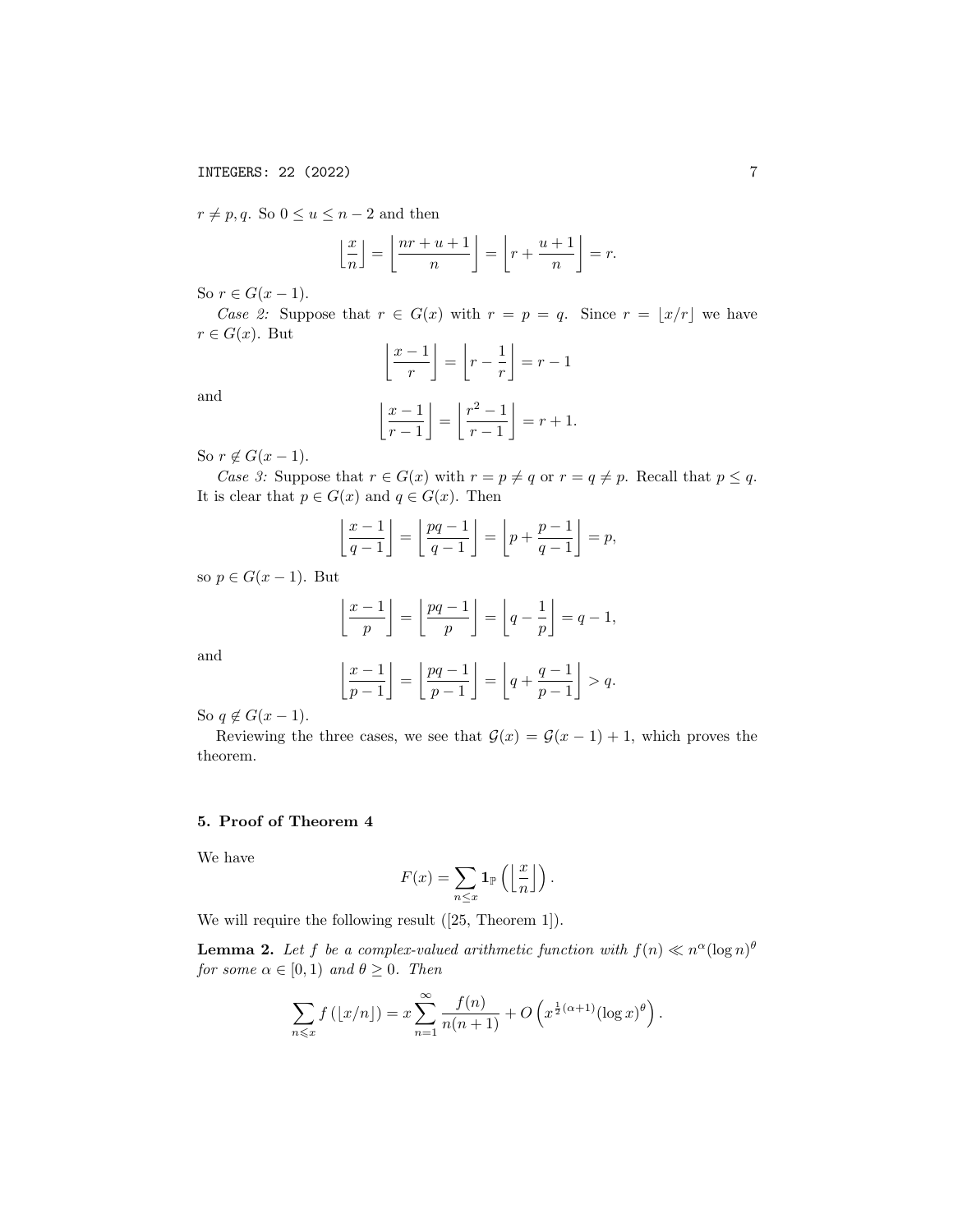Using this lemma with  $\alpha = 0$  and  $\theta = 0$  we have

$$
F(x) = \mathcal{P}x + O\left(x^{1/2}\right),\,
$$

where

$$
\mathcal{P} = \sum_{n=1}^{\infty} \frac{\mathbf{1}_{\mathbb{P}}(n)}{n(n+1)} = \sum_{p} \frac{1}{p(p+1)} \cong 0.330230,
$$

completing the proof.

# 6. Proof of Theorem 5

Let  $\mathbb P$  be the set of (positive) primes and  $\overline{\mathbb P}$  be the set consisting of 1 and the positive composite numbers. We create upper and lower bounds for  $F(x)$  from the set  $\mathcal{C}(x) := \{n : 1 \leq n \leq x\}$ . Note that  $\mathcal{F}(x) = \{n \in \mathcal{C}(x) : |x/n| \text{ is prime}\}$ . For the upper bound we truncate the process by removing from  $\mathcal{C}(x)$  only those n such that  $|x/n|$  is a non-prime less than or equal to  $\sqrt{x}$ . In total we remove

$$
\sum_{\substack{c \in \overline{\mathbb{P}} \\ c \leq \sqrt{x}}} \left( \left\lfloor \frac{x}{c} \right\rfloor - \left\lfloor \frac{x}{c+1} \right\rfloor \right) > \sum_{\substack{c \in \overline{\mathbb{P}} \\ c \leq \sqrt{x}}} \left( \frac{x}{c(c+1)} - 1 \right)
$$

values of n.

So

$$
F(x) < x - \sum_{\substack{c \in \overline{\mathbb{P}} \\ c \leq \sqrt{x}}} \left( \frac{x}{c(c+1)} - 1 \right)
$$
  
\n
$$
= x - \sum_{\substack{c \in \overline{\mathbb{P}} \\ c \leq \sqrt{x}}} \frac{x}{c(c+1)} + \sum_{\substack{c \in \overline{\mathbb{P}} \\ c \leq \sqrt{x}}} 1
$$
  
\n
$$
= x - x \left( \sum_{\substack{c \leq \sqrt{x} \\ c \leq \sqrt{x}}} \frac{1}{c(c+1)} - \sum_{\substack{c \in \mathbb{P} \\ c \leq \sqrt{x}}} \frac{1}{c(c+1)} \right) + \sqrt{x} - \pi(\sqrt{x})
$$
  
\n
$$
= x - \frac{x\sqrt{x}}{\sqrt{x} + 1} + x \sum_{\substack{c \in \mathbb{P} \\ c \leq \sqrt{x}}} \frac{1}{c(c+1)} + O(\sqrt{x})
$$
  
\n
$$
= \frac{x}{\sqrt{x} + 1} + x \sum_{p} \frac{1}{p(p+1)} - x \sum_{p > \sqrt{x}} \frac{1}{p(p+1)} + O(\sqrt{x}).
$$

Then

$$
\sum_{p>\sqrt{x}}\frac{1}{p(p+1)}\leq \sum_{n>\sqrt{x}}\frac{1}{n(n+1)}=O\left(\frac{1}{\sqrt{x}}\right),\,
$$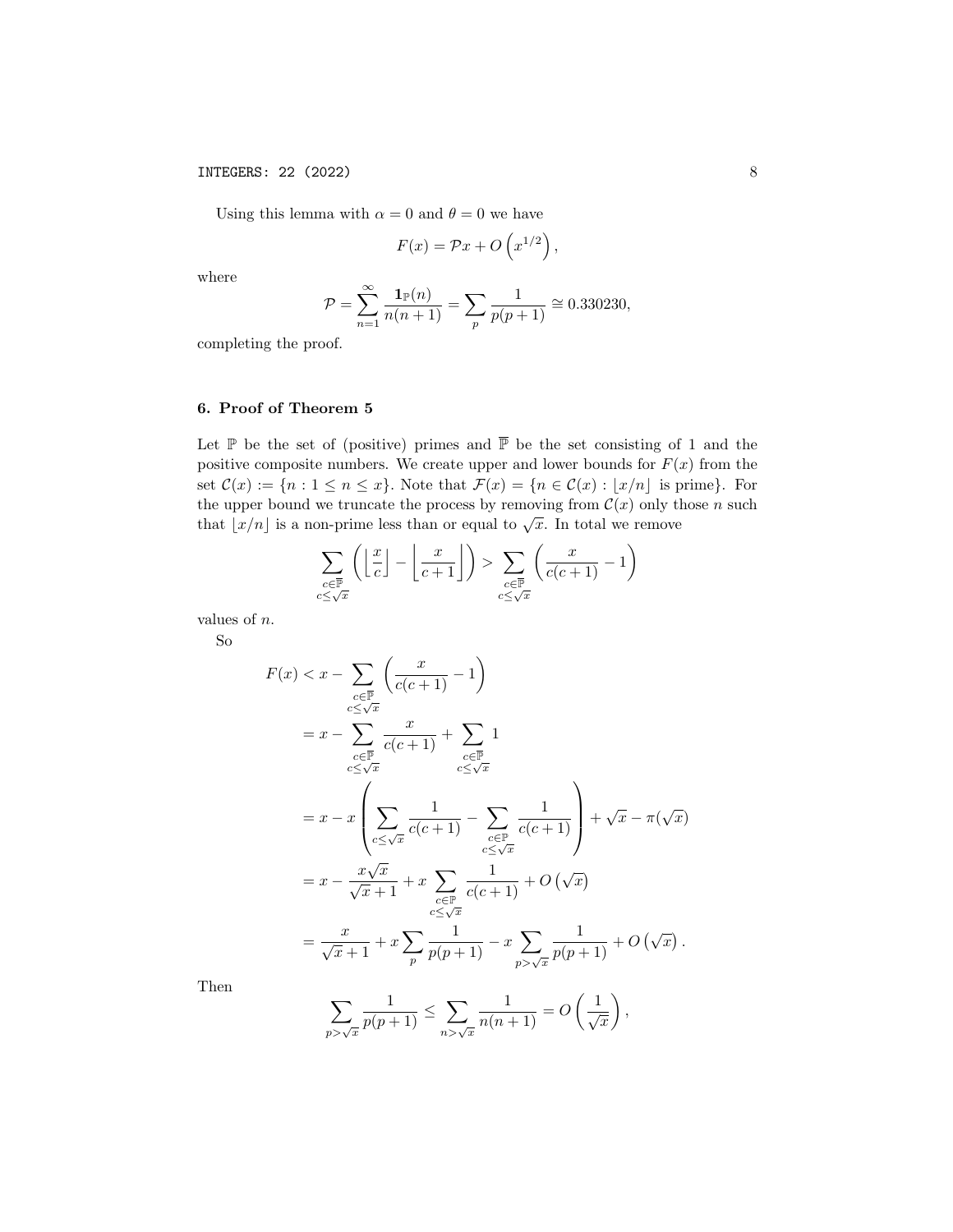and so

$$
F(x) \le \mathcal{P}x + O\left(\sqrt{x}\right). \tag{9}
$$

For the lower bound we add up the number of n for which  $\lfloor x/n \rfloor$  is a prime less than or equal to  $\sqrt{x}$ . Then, using  $\pi(m) = \frac{m}{\log m} + O\left(\frac{m}{(\log m)^2}\right)$  and Riemann-Stieltjes integration,

$$
F(x) = \sum_{\substack{c \in \mathbb{P} \\ c \le \sqrt{x}}} \left( \left\lfloor \frac{x}{c} \right\rfloor - \left\lfloor \frac{x}{c+1} \right\rfloor \right) \ge \sum_{\substack{c \in \mathbb{P} \\ c \le \sqrt{x}}} \left( \frac{x}{c(c+1)} + 1 \right)
$$
  

$$
= x \sum_{\substack{c \in \mathbb{P} \\ c \le \sqrt{x}}} \frac{1}{c(c+1)} + \sum_{\substack{c \in \mathbb{P} \\ c \le \sqrt{x}}} 1 = x \left( \mathcal{P} - \sum_{p > \sqrt{x}} \frac{1}{p(p+1)} \right) + \sum_{\substack{c \in \mathbb{P} \\ c \le \sqrt{x}}} 1
$$
  

$$
= \mathcal{P}x - x \sum_{p > \sqrt{x}} \frac{1}{p(p+1)} + O\left(\frac{\sqrt{x}}{\log x}\right) = \mathcal{P}x + O\left(\frac{\sqrt{x}}{\log x}\right),
$$

completing the proof.

Acknowledgements. I thank Joshua Stucky who sketched out the proof of the asymptotic formula for  $G(x)$ . I thank Olivier Bordellès for assisting in the proof of Theorem 1. I thank Igor Shparlinski for some initial discussions.

#### References

- [1] A. G. Abercrombie, W. D. Banks and I. E. Shparlinski, Arithmetic functions on Beatty sequences, Acta Arith. **136** (2009), 81-89.
- [2] Y. Akbal, Friable values of Piatetski-Shapiro sequences, Proc. Amer. Math. Soc. 145 (2017), 4255–4268.
- [3] R. C. Baker and W. D. Banks, Character sums with Piatetski–Shapiro sequences, Quart. J. Math. 66 (2015), 393–416.
- [4] R. C. Baker, W. D. Banks, J. Brüdern, I. E. Shparlinski and A. Weingartner, Piatetski–Shapiro sequences, Acta Arith. 157 (2013), 37–68.
- [5] R. C. Baker, W. D. Banks, V. Z. Guo and A. M. Yeager, Piatetski–Shapiro primes from almost primes, Monatsh Math. 174 (2014), 357–370.
- [6] R. C. Baker and L. Zhao, Gaps between primes in Beatty sequences, Acta Arith. 172 (2016), 207–242.
- [7] W. D. Banks, V. Z. Guo and I. E. Shparlinski, Almost primes of the form  $|p^c|$ , *Indag. Math.* 27 (2016), 423–436.